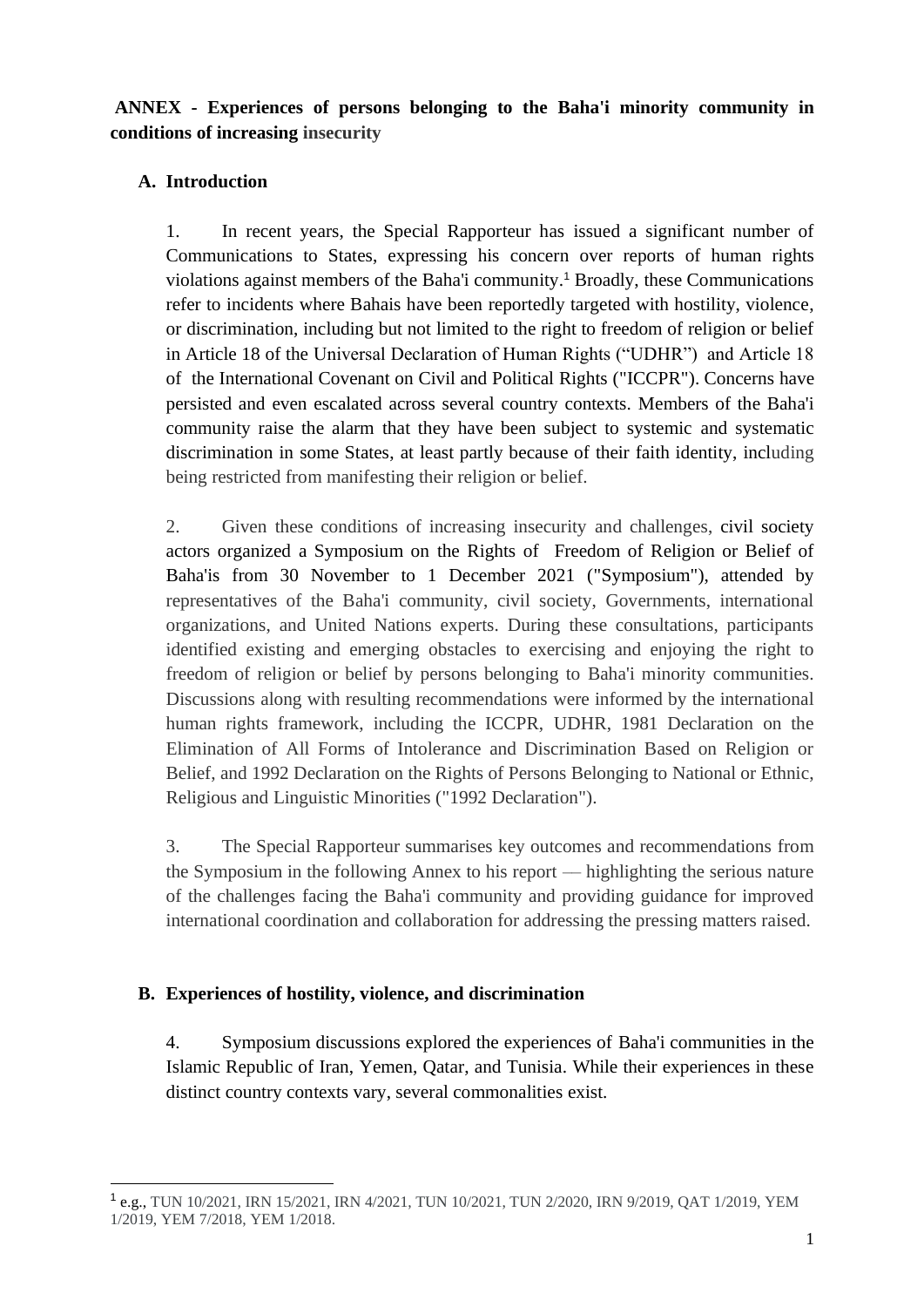#### i. **Islamic Republic of Iran**

5. In Iran, discrimination against and persecution of Baha'is is State-driven and systematic.<sup>2</sup> The Government has targeted numerous aspects of the lives of the Baha'i as part of their official policy.<sup>3</sup> An Iran Supreme Revolutionary Cultural Council memorandum, entitled "The Bahá'í Question,"has set out specific guidelines for Baha'i matters. It states that "[t]he government's dealings with [Baha'is] must be in such a way that their progress and development are blocked" and outlines measures to restrict their social, economic, and cultural life. Interlocutors have reported that the memorandum is still in effect today, adversely affecting the Baha'i community. Iran's Constitution also enshrines the exclusion of Baha'is. Although Iran's Constitution ostensibly guarantees freedom of religion for all citizens (Article 14), in practice, it only protects persons belonging to the four religions officially recognized in that same instrument: Islam, as the State religion (Article 12) and Christianity, Judaism, and Zoroastrianism as minority religions (Article 13). Lacking legal recognition, the Baha'i and other religious minorities reportedly have experienced violence and restrictions on manifesting their faith, often when they are seen as contracting Islamic principles. Finally, although the Constitution provides some protection against discrimination (Articles 19 and 20), it does not recognize religion as a protected ground.<sup>4</sup> It is worth recalling that, under international human rights law, the existence of a religious minority is not dependent upon the decision of the State.

6. Activities of Baha'i in manifesting their faith are criminalized. For members of the Baha'i community and other minority religions not recognized in Iran's Constitution, many manifestations of their religion are reportedly outlawed or surveilled. Symposium participants claim that the Ministry of Culture and Islamic Guidance has monitored Baha'i places of worship or other public gatherings. Recent amendments to Iran's Penal Code may further erode freedom of religion or belief, as the Special Rapporteur on the situation of human rights in the Islamic Republic of Iran ("Special Rapporteur on Iran") has previously warned.<sup>5</sup> Article 499 bis of the Penal Code now states that anyone "with intent to cause violence or tension" in society or who "insults divine religions or branches of Islam, as stipulated by the Constitution" may be prosecuted.<sup>6</sup> Article 500 bis now state that a person may be prosecuted if they are perceived to engage in "any

<sup>&</sup>lt;sup>2</sup> e.g[. https://www.ohchr.org/en/NewsEvents/Pages/DisplayNews.aspx?NewsID=20073&LangID=E](https://www.ohchr.org/en/NewsEvents/Pages/DisplayNews.aspx?NewsID=20073&LangID=E)

<sup>&</sup>lt;sup>3</sup> This policy is detailed in a memorandum, which was obtained in 1993 by the UN Special Representative on the Human Rights Situation in the Islamic Republic of Iran. See the Persian original:

[https://www.bic.org/sites/default/files/pdf/ran/1991%20Bahai%20Question%20Memo%20PER.pdf;](https://www.bic.org/sites/default/files/pdf/ran/1991%20Bahai%20Question%20Memo%20PER.pdf) and English translation[: https://www.bic.org/sites/default/files/pdf/ran/1991%20Bahai%20Question%20Memo%20ENG.pdf.](https://www.bic.org/sites/default/files/pdf/ran/1991%20Bahai%20Question%20Memo%20ENG.pdf)

<sup>&</sup>lt;sup>4</sup> Iran's Constitution (Articles 19 and 20) states that, "regardless of ethnicity, tribe, colour, race, or language, whether man or woman, all citizens enjoy protection and equal rights under the law," as long as they are "in compliance with Islamic precepts." Religion is not mentioned as a protected ground and Iranian authorities allegedly have interpreted "Islamic precepts" in such a way that excludes recognition of Baha'is and other minority religious groups, thereby leaving them without domestic legal protection from discrimination. <sup>5</sup> [A/76/160.](https://undocs.org/en/A/76/160)

<sup>&</sup>lt;sup>6</sup> Articles referred to as "recurrent" articles—often marked as "bis"—are provisions that are subsequently added to a piece of legislation without replacing the provision carrying the same number.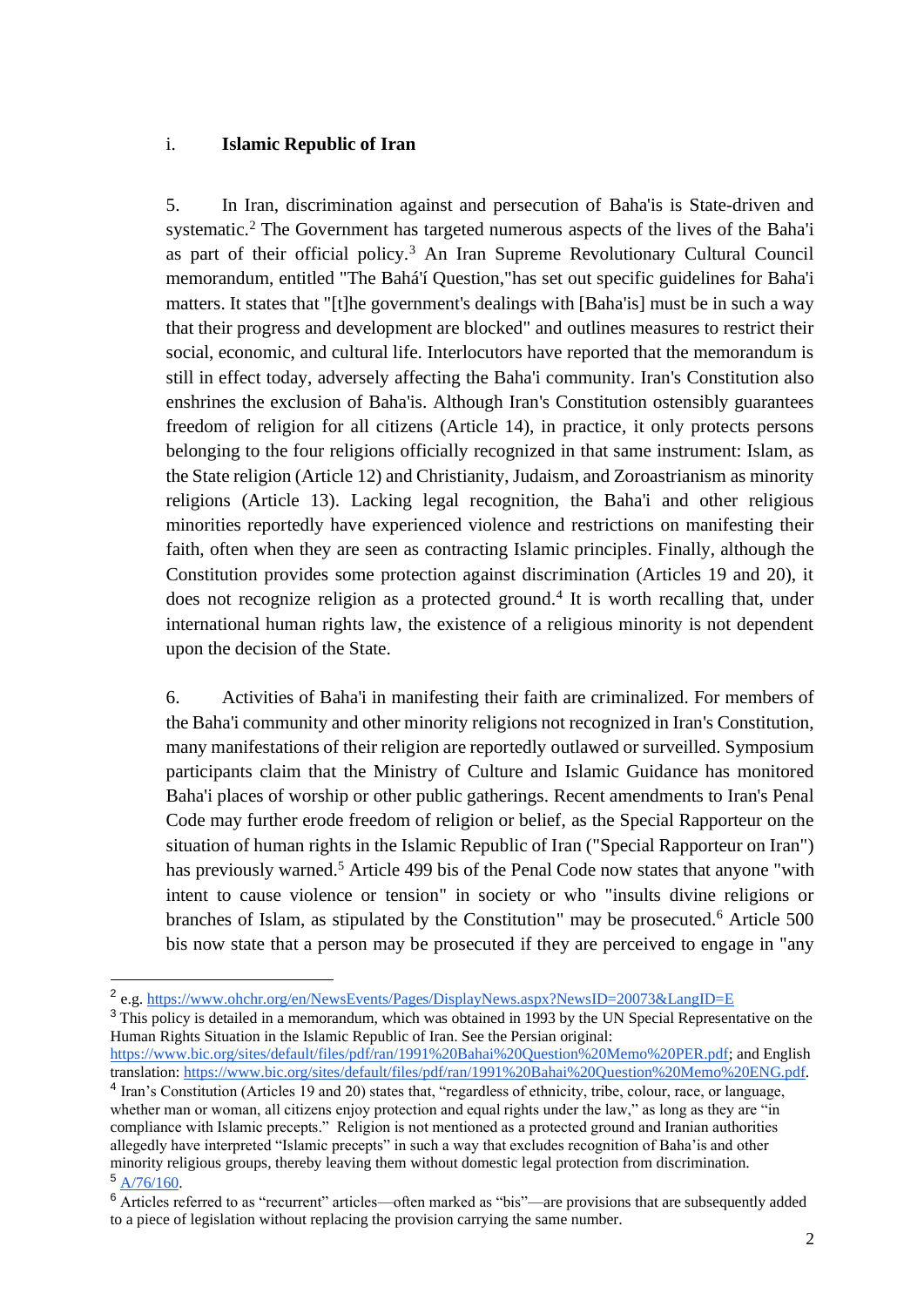deviant educational or propaganda activity that contradicts or interferes with the sacred religion of Islam in many ways such as making false or delusional claims in religious and Islamic domains." These changes to the law could, in effect, criminalize the expression of the Baha'i belief, where the authorities consider it contrary to Islamic precepts and principles. Interlocutors report that this legislation may affect Baha'is religious education and criminalize mere declaration of one's religion as Baha'i, even in response to questions arising in administrative and civil processes. The sweeping, vague terminology of the law grants extensive interpretive discretion to law enforcement and judicial authorities, which could be fertile ground for arbitrary arrest, detention, and imprisonment based on one's faith identity, incidents of which Symposium participants allege are increasing.

7. The consequences of the lack of legal recognition of the Baha'i community in Iran are far-reaching. They include loss of custody in divorce proceedings, children being "born out of wedlock" because Baha'i marriages are not recognized, and disregard to contents of wills or Baha'i inheritance laws in disputed estate matters. While recognizing personal status laws may mitigate discrimination against specific faith communities, it is also essential to recall that personal status law that is rooted in religious precepts - whether of a majority or minority faith - have also been used in certain countries to discriminate against individuals within faith communities, including based on gender.

8. Baha'is have been subject to smear campaigns and speech that may incite violence against them based on their faith identity. In Iran, it is reported that both State and non-State actors have vilified the Baha'i faith, often characterizing the religion as a conspiracy devised by enemies of Islam and the Government. Influential figures, including clerics, religious figures, academics, editors, and government representatives, have publicly issued speeches, articles, or written declarations against the Baha'is,<sup>7</sup> to delegitimize and denigrate the community.

9. Members of the Baha'i community have reportedly experienced discrimination based on their faith identity in trying to access education and employment.<sup>8</sup> In 2006, the Iranian Central Security Office of the Ministry of Science, Research and Technology allegedly communicated to 81 Iranian universities, instructing them to expel any student who was found to be Baha'i at the time of enrolment or during enrolment in their studies. Interlocutors report that the Iranian Government's efforts to deprive higher education have extended to closing the ad hoc institute created for Baha'i youth, which primarily draws on the volunteer services of Baha'i professors and lecturers who themselves were dismissed from their university posts. The Iranian Government has reportedly banned Baha'is from public sector jobs, including in education, health care, or government institutions, with only the private sector available to them. Even in the private sector, the Baha'i International Community ("BIC") reports that Baha'i-owned businesses are "sealed" (indefinitely forcibly closed) when their owners cease to work in observance

<sup>7</sup> See e.g., IRN 15/2016.

<sup>&</sup>lt;sup>8</sup> e.g. IRN 18/2017.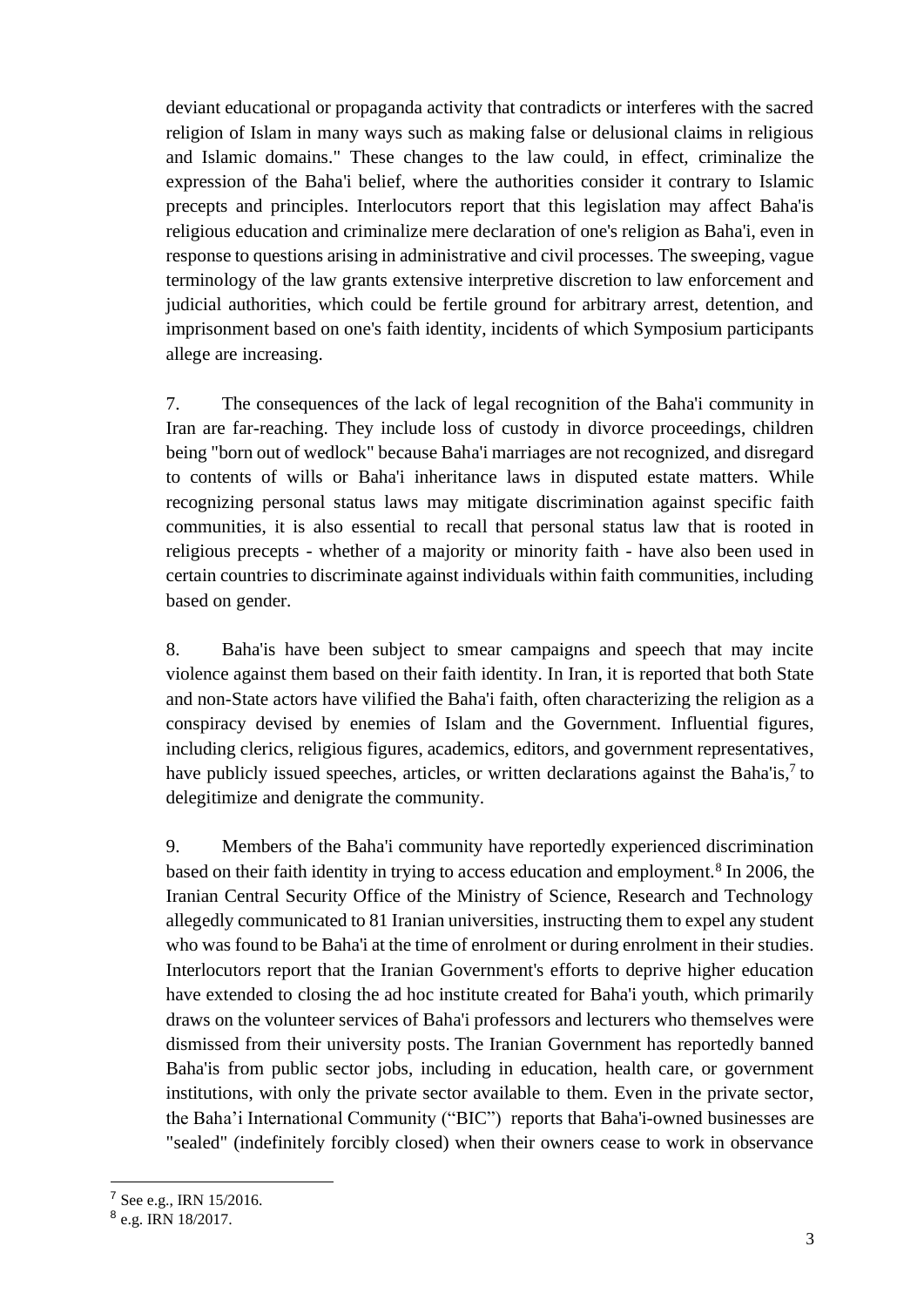of Baha'i holy days or their properties, such as farmland, are confiscated.<sup>9</sup> Some Muslim-owned businesses in the private sector are allegedly pressured to fire their Baha'i employees.

10. Interlocutors report that the desecration and destruction of Baha'i cemeteries in Iran are not only acts of vandalism but also are a means to strip the Baha'i community of a source of minority cultural, religious identity and to erase traces of their past. At the same time, Iranian authorities have often denied Baha'i access to existing and new burial sites and thus blatantly deny their right to bury deceased community members in a dignified manner, per the tenets of their faith.<sup>10</sup>

## ii. **Yemen**

11. In Yemen, discrimination, hostility, and violence against the Baha'i community is reportedly systematic and driven by their country's de-facto authorities. Interlocutors reported that members of the Baha'i community began experiencing government harassment in 2008, including lack of a fair trial, imprisonment, and torture, which has only escalated since 2014.<sup>11</sup> Interlocutors also allege that de-facto authorities have enforced laws and policies that give rise to systematic discrimination and persecution of the Baha'i. It is reported that leaders also have called for the arrest of Baha'is based on their faith identity, with some already convicted, others deported, their gatherings raided, institutions banned, and attempts underway in the courts to seize their properties.

12. Interlocutors also allege that recent regional developments, including the conflict in Yemen, have driven increasing discrimination against and persecution of Baha'i in Yemen. The Special Rapporteur recalls the concern expressed by the Baha'i community that the rising influence of external actors in Yemen may exacerbate challenges facing the Baha'is in Yemen.

13. Baha'is have been subjected to smear campaigns and speech to incite violence against them. In a televised speech in 2013, the leader of the Houthis denounced the Baha'i Faith and urged his followers to engage in violence against them, in purportedly "defending" their country from Baha'is and other religious minorities. This attack was reiterated by several Yemeni news sites and is ongoing. Prominent religious leaders in Sana'a and media outlets have allegedly expressed similar sentiments.

- iii. **Qatar**
- 14. The Baha'i reportedly face a precarious situation in Qatar due to discriminatory practices. Several members of the Baha'i minority in Qatar have been reportedly subject to administrative deportations and blacklisting resulting in loss of employment, income,

<sup>9</sup> <https://www.bic.org/news/iranian-government-seize-bahai-properties-bic-calls-international-support>  $10 \overline{e.g.}$  IRN 15/2021.

<sup>11</sup> e.g. YEM 5/2014; YEM 1/2016; YEM 3/2016; YEM 2/2017; YEM 1/2018; YEM 7/2018; YEM 1/2019.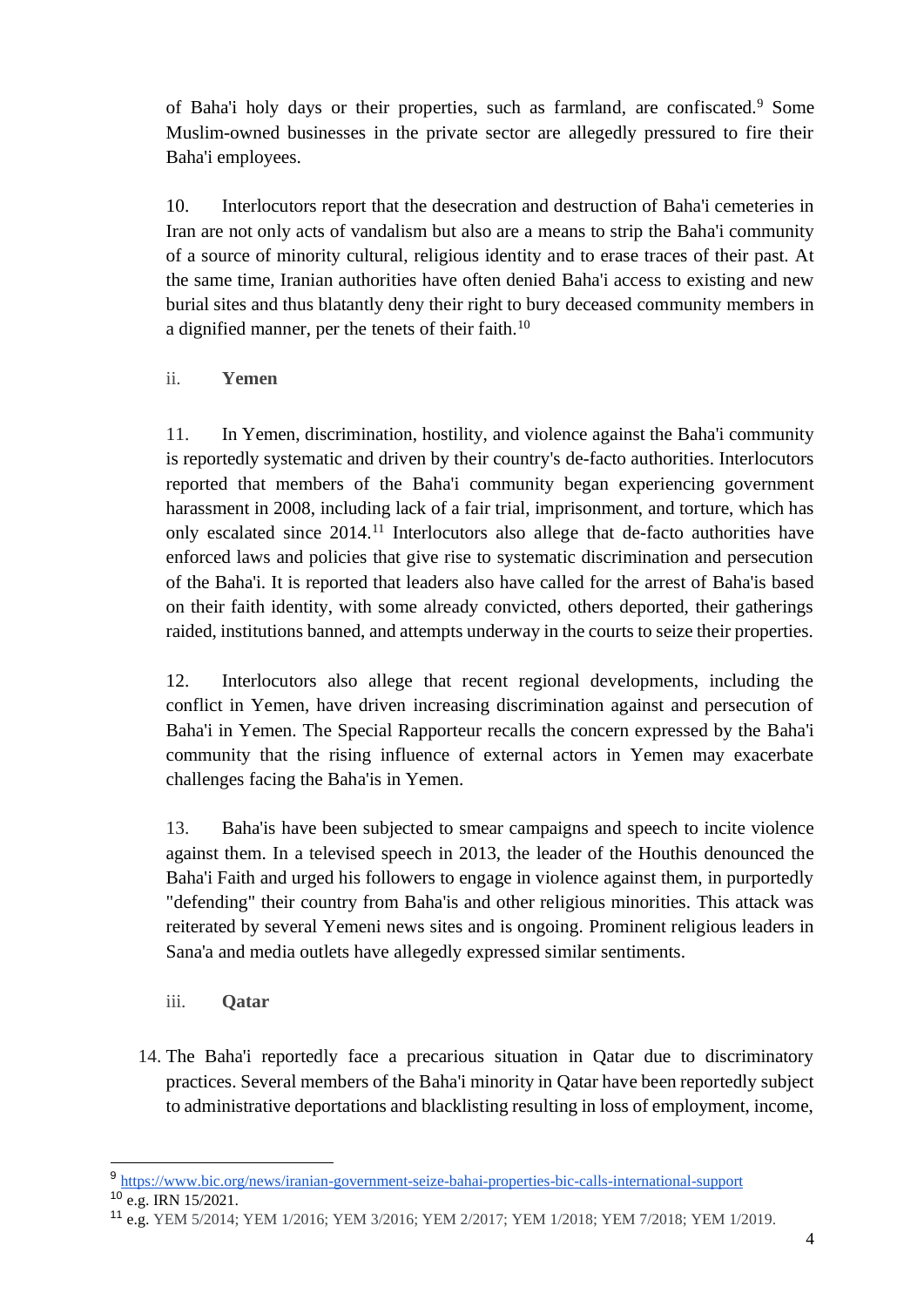and separation of families.<sup>12</sup> Some of those affected individuals were long-standing residents of Qatar. Interlocutors also report that religions not recognized by law are subject to criminalization.

- 15. The Baha'i minority also allegedly face restrictions and administrative delays in their attempts to re-establish an existing Bahá'í cemetery on new land granted by the Doha Municipality. Policies that interfere with burial rites and rituals may infringe on the freedom to manifest one's faith.
- 16. It is reported that the Baha'i minority in Qatar has consistently faced problems navigating personal status laws concerning marriage, divorce, and inheritance. Interlocutors have linked this treatment to Qatar's Constitution exclusive recognition of Islam, Christianity, and Judaism. The Government of Qatar does not readily accept marriage certificates issued by Baha'i institutions located in the State. In some rare circumstances, officials at the Ministry of Justice have reportedly accepted such marriage certificates.<sup>13</sup>
	- iv. **Tunisia**
- 17. Discrimination against the Baha'i minority community in Tunisia is allegedly Statedriven. Symposium participants report that the Government of Tunisia has opposed recognition of the Baha'i community, depriving them of obtaining and holding legal personality. In 2013, the Secretary-General of the Government reportedly objected to the registration of the "Baha'i Association of Tunisia," an organization that purportedly aimed at promoting interreligious dialogue and exchange with other Tunisian communities. Baha'i representatives in Tunisia brought a legal appeal in 2013, and the Administrative Court ruled in their favour in 2019. However, the Office of the Prime Minister has subsequently appealed the Court's decision, citing opinions from the Mufti of Tunisia and the Minister of Religious Affairs, which were provided in response to a request for an advisory opinion. Those opinions allegedly made discriminatory claims about the precepts of the Baha'i belief, in addition to unfounded concerns relating to national security and social peace if the organization was established.<sup>14</sup> The Special Rapporteur further recalls that the existence of a religious group is not contingent on State recognition. Consequently, registration should not be a precondition for practicing one's religion but "only for the acquisition of a legal personality and related benefits." 15
- 18. Furthermore, the Baha'i community in Tunisia allegedly face other forms of discrimination that prevent enjoyment of their right to freedom of religion or belief, including the Government's refusal to build a cemetery for the Baha'i. <sup>16</sup> For Symposium participants, despite the Tunisia's Constitution protecting freedom of conscience or

<sup>12</sup> QAT 1/2019.

<sup>13</sup> QAT 1/2019.

<sup>14</sup> TUN 2/2020.

<sup>15</sup> A/HRC/7/10/Add.1, paras. 90, 249.

<sup>16</sup> TUN 10/2021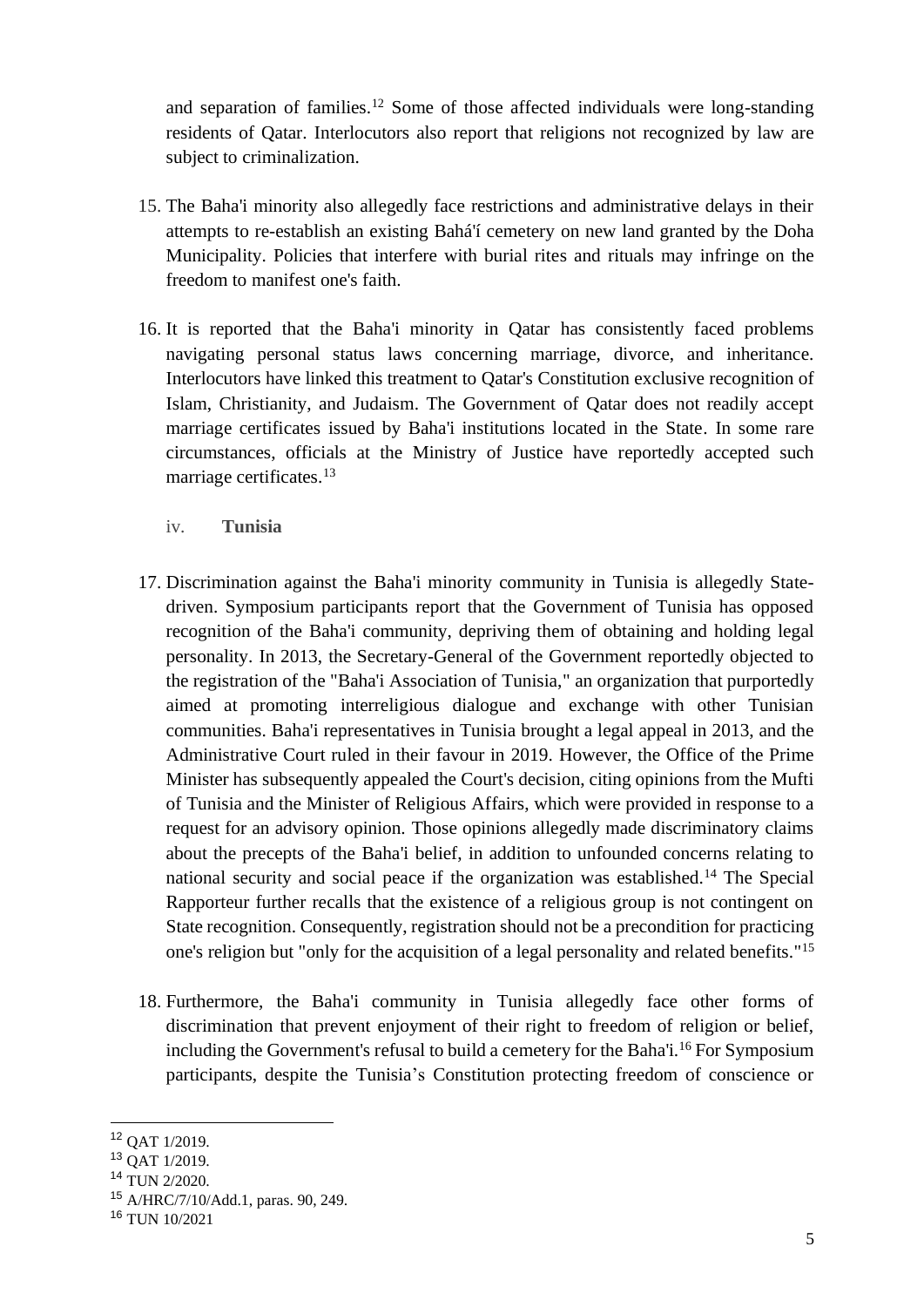belief in Tunisia (Article 6), the Government's stance on these issues mentioned above suggests that the State has interpreted this freedom to the exclusion of the Baha'i community.

#### **C. Conclusion**

- 19. Members of Bahai communities in Iran, Yemen, Qatar, and Tunisia, reportedly experience systemic and systematic violations of their right to freedom of religion or belief. In addition to breaches of this freedom, policies, and practices that perpetuate systemic and systematic discrimination appear to target these minorities' existence, identity, and right to equality and non-discrimination.
- 20. The Special Rapporteur's present report (**A/HRC/49/44**) has reflected extensively upon how various State and non-State actors have exploited the identity of religious or belief minorities to further their political, economic, and military objectives. In certain states, authorities have likewise targeted the Baha'i minority identity, often through hateful rhetoric that seeks to mobilize the public against them and "legitimize" policies and practices that harm them. In Yemen and Iran, it is reported that authorities and others have accused the Baha'i community of being foreign agents or enemies of the State, including as Israeli spies,  $17$  entrenching fear, suspicion, and discrimination, and leaving many members of the Baha'i community feeling more fearful and exposed to violence. Such rhetoric often reflects and perpetuates a climate of intolerance, hostility, and violence against Baha'is.
- 21. In some states, members of the Baha'i community are frequently accused of heresy, blasphemy, or apostasy, potentially leading to arbitrary arrests, imprisonment, and even the death penalty at the State and social hostilities and mob violence at the hands of the wider public. The Special Rapporteur again emphasizes that the right to freedom of religion or belief protects individuals, not religions, from criticism, and calls for blasphemy and apostasy laws to be repealed.
- 22. Where discrimination against the Baha'i community is State-driven and systematic, their prospects of accessing effective remedies domestically for violations of their fundamental rights are often remote, and members of the community may be afraid even to lodge reports where the authorities are allegedly complicit or responsible. They may seek recourse to international mechanisms as a last resort in these instances. Nonetheless, Baha'i interlocutors at the Symposium have noted that advocacy by civil society and efforts of UN mechanisms in response to alleged human rights violations of the Baha'i community have produced some positive results, including curtailment of discriminatory practices and policies. The BIC has worked consistently to highlight discrimination, hostility, and violence faced by Baha'i communities worldwide and hold States accountable for their human rights obligations.

<sup>&</sup>lt;sup>17</sup> Often, accusers point to the fact that the international headquarters of the Baha'i Faith is based within the borders of modern-day Israel, even though it was established there 80 years before the State of Israel was founded, following the banishment of the Faith's founder, Baha'u'llah, from the Persian and Ottoman empires. This historical event is reportedly used to drive modern fearmongering.